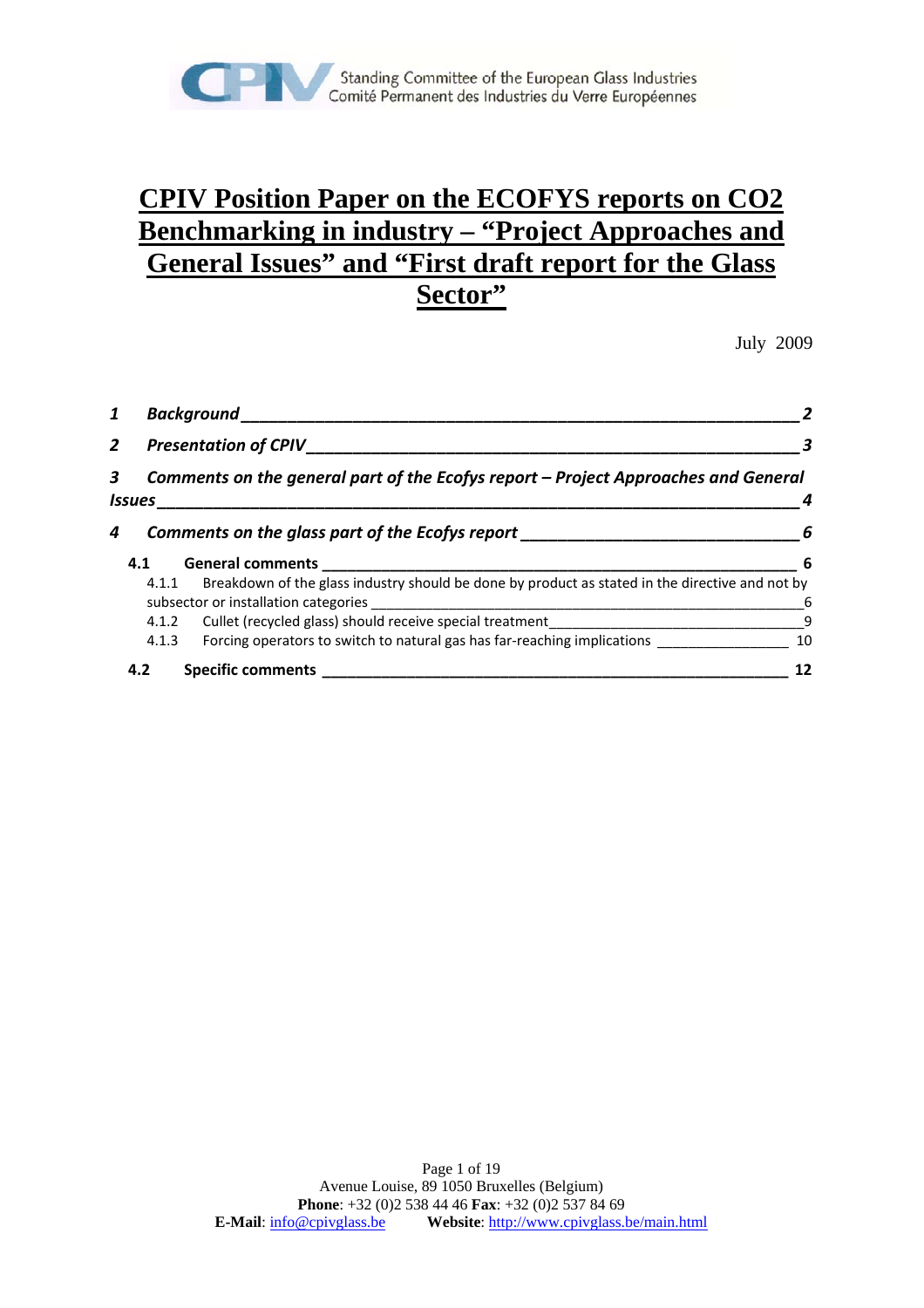

# **CPIV comments on "First Draft Report for the Glass Sector"**

## **1 Background**

The revised ETS directive foresees for Phase III two allocation mechanisms:

- 1. Auctioning for the power sector and for non-exposed sectors (for the latter, a gradual introduction from 20% to 100% is foreseen between 2013 and 2027)
- 2. Benchmarking as a means to distribution of a proportion of free allowances for exposed sectors (and also non-exposed sectors during the transitional phase)

The Commission has contracted a consultant (Ecofys, in cooperation with Fraunhofer Institute for Systems and Innovation Research, and Öko-Institute) to further develop the knowledge base to be used in setting EU wide benchmarks under the ETS.

CPIV has already sent comments on the first Ecofys report which was published in March 2009.

However, this first report did not consider the latest developments of the ETS directive, adopted in December 2008 and published in the Official Journal on the  $5<sup>th</sup>$  of June 2009. especially Article 10(11) 2 which states that "*In defining the principles for setting ex-ante benchmarks in individual sectors or sub-sectors, the starting point shall be the average performance of the 10% most efficient installations in a sector or sub-sector in the Community in the years 2007-2008. The Commission shall consult the relevant stakeholders, including the sectors concerned*".

CPIV received on the  $16<sup>th</sup>$  of June 2009 the second Ecofys report on the glass industry "First" draft report for the glass sector" and was asked to give comments before the  $6<sup>th</sup>$  of July.

In this paper, CPIV formulates a series of comments on this report, together with comments on the general part of the report "Consultation paper on project approach and general issues", not dealing specifically with glass but outlining general principles to be used when setting up benchmarks.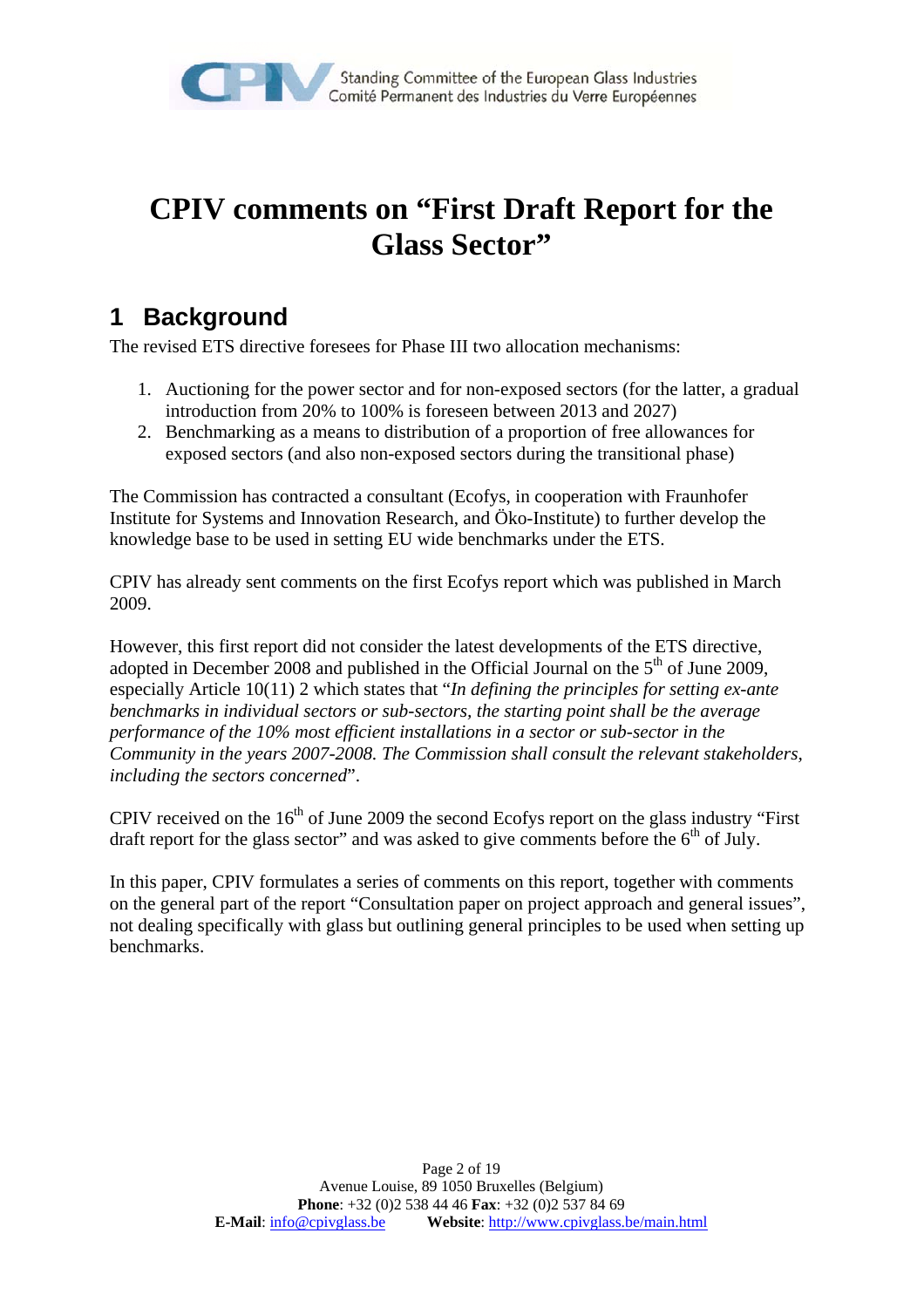

## **2 Presentation of CPIV**

CPIV is the umbrella association for national and the following sectoral glass federations:

- FEVE, the European Container Glass Federation
- GLASS FOR EUROPE, the European Flat Glass Federation
- APFE, the European Continuous Filament Glass Fibres Association
- ESGA, the European Special Glass Association
- EDG, the European Domestic Glass Association

The EU glass industry represents ca. 1,200 companies (this figure includes glass processors who are not covered by the ETS) and about 215,000 workers. The size of the glass companies range from small furnaces (SME) to big multinationals present in several countries.

The European glass industry is very diverse and covers a variety of very different types of products and technologies, including bottles  $\&$  jars, flat glass, continuous filament glass fibres (CFGF) (not to be confused with mineral glass wool), flaconnage, tableware, mineral wool, optical fibres and special glass (cathode ray tube, glass for televisions and monitors, lighting glass, optical glass, laboratory and technical glassware, borosilicate and glass ceramic (cookware), etc). The product ranges that the glass industry can produce are very diverse, ranging from tiny jewellery products to huge swathes of architectural flat glass for buildings. The common factor between these industries is that they all need glass melting furnaces to manufacture their products. The raw materials they need, the size and type of furnace, the amount of energy needed, the type of fuel used, the amount of cullet that can be used, the length of time needed to melt and produce a finished product varies considerably from one sector to another.

In 2008, total EU-27 glass production reached a volume of 36.4 million tonnes, making the EU-27 the largest glass producer in the world. The production value amounted to ca.  $\epsilon$ 39 billion.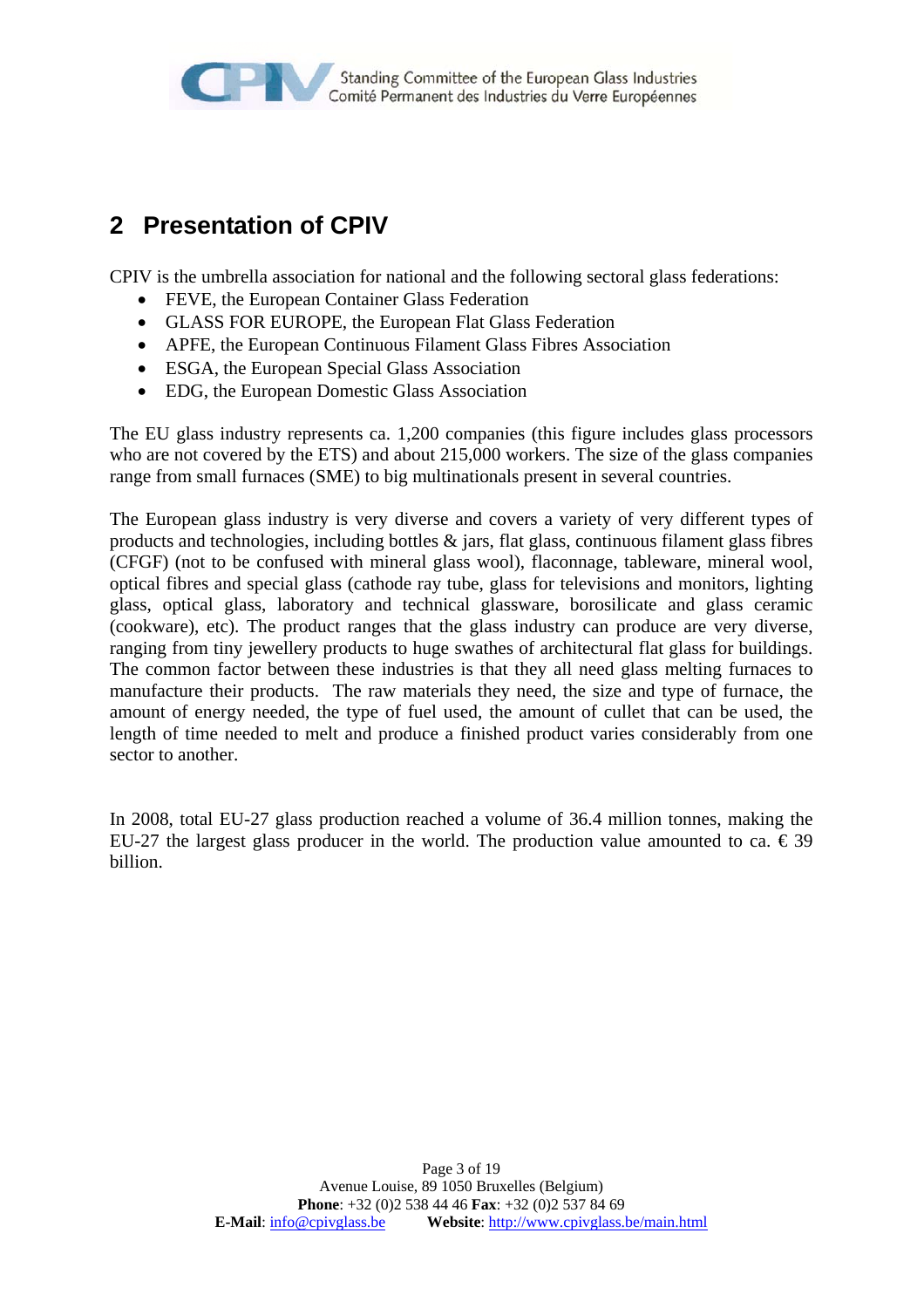

### **3 Comments on the general part of the Ecofys report – Project Approaches and General Issues**

- 1. Pages 3&4, Section 2.3. Average of the 10% best: Unique outliers should be considered and potentially excluded from the calculation of the benchmark. A very specific plant producing a very specific type of product cannot be taken as a reference point for the rest of that subsector.
- 2. Page 4, Section 2.3: CPIV agrees with the last bullet point stating that "*Given that benchmarks are envisioned for products rather than for "sectors" or "subsectors" as a whole, the words "most efficient installations in a sector or sub-sector" in this paragraph are used as "most efficient installations producing a certain product or product group for which a benchmark can be defined*". **Therefore, CPIV is of the opinion that the starting point to design benchmarks should be the PRODCOM nomenclature, and not the definition of sub-sectors, which are not precise enough to derive benchmarks and were not created for this purpose. We discuss this point more broadly in the section devoted to the glass report.** It is also vital that product benchmarks are applied appropriately to installations. Given that it is the intention to develop benchmarks on a product basis, where one or more different product categories (with benchmarks) are produced at a single installation, it is logical within the scheme to calculate the distribution of free allocation based upon the ratio of product manufacture at that installation. Consideration should be given to materiality and ability to monitor and verify output.
- 3. Page 6, section 3.1: Starting Points: An important general principle should be added here, namely that a benchmark should be achievable by all installations, if appropriate efforts and investments are made. Imposing an unrealistic product benchmark on installations not able to reach it because of external factors (such as potential to recycle post-consumer glass or availability of a particular fuel) is unfair. This principle should also be used to assess and exclude outliers if they benefit from unusual raw materials or exceptional circumstances.
- 4. Page 6, Section 3.1. Starting points: There is a strong concern as to point 4 relating to fuel specificities. CPIV is concerned about the methodology, which specifically favors installations using gas. For reasons developed in the glass report, CPIV would favor two benchmarks, one for gas and one for oil, and, if not permissible, at least a benchmark based on a fuel-mix. This approach supposes to determine the fuel mix within a product group for which a benchmark has been derived, and then correct the curve assuming all plants use this average fuel mix.
- 5. Page 7, Section 3.2. Sectors identified for the development of product benchmarks: Benchmarks are meant to apply to ETS covered activities only, i.e. melting and downstream activities. However, in many instances authorities include in their permits the entire plant, even when that covers additional, non-ETS covered activities. As the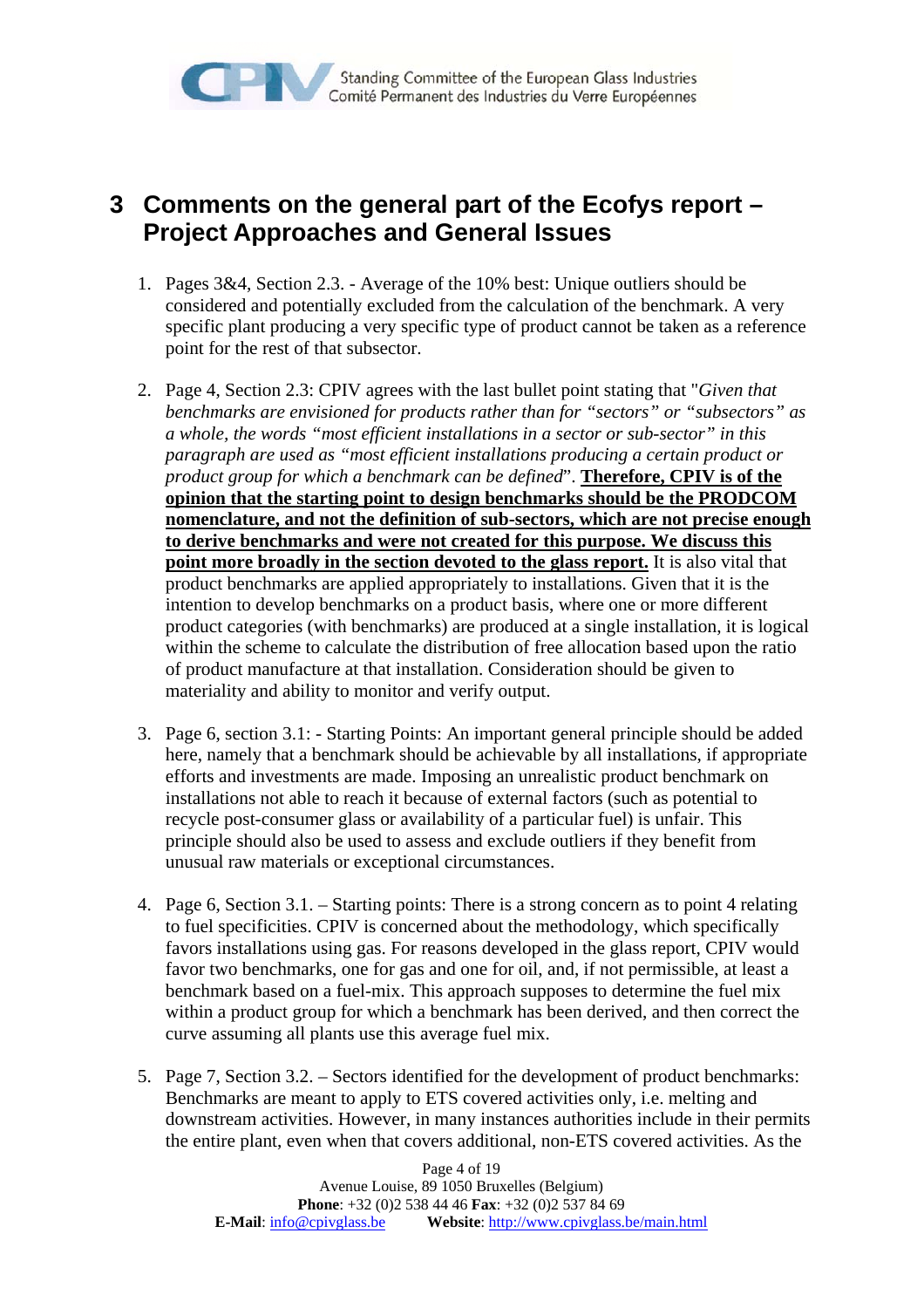

benchmark specifically applies to only the ETS-covered activities, where non-ETS activities are permitted, special treatment must be given to the rest of the activities to make sure that those activities receive the needed  $CO<sub>2</sub>$  allowances.

- 6. Page 8, Section 3.3,: see comment #2. above.
- 7. Page 12, Section 3.5,  $2<sup>nd</sup>$  paragraph: CPIV agree with the principle of carefully assessing the potential exclusion of "non representative installations" rather than dismissing industry arguments out of hand. To be technically correct the report should of course refer to the exclusion of "non representative product manufacture" as the Directive primarily recommends the establishment of product benchmarks. CPIV also supports the principle of "one-product - one benchmark" particularly where more than one product is manufactured at an installation and due allowance must be made for this in the benchmarking and allocation process.
- 8. Page 12, Section 3.6, last sentence: CPIV supports the second point, namely to take into account the indirect emissions via a uniform emission factor for electricity. Interchangeability of fuels is indeed of concern in the glass industry. There should not be a perverse incentive to leak carbon across installation boundaries. In the glass industry, electric furnaces or all oxygen fired furnaces may show the lowest direct  $CO<sub>2</sub>$  emissions. These situations may lead to false  $CO<sub>2</sub>$  benchmarks in a sector or for a given product since the indirect emissions of  $CO<sub>2</sub>$  (production of electricity and oxygen) may not have been taken into account in deriving the benchmarks and this would give unreasonable values for the average of the  $10\%$  most  $CO<sub>2</sub>$  efficient installations
- 9. Page 13, Section 3.7. Cross-boundary heat and  $CO_2$  containing waste gases: Point 3 needs to be clarified so as to avoid penalising installations that produce electricity and steam from the waste gas (recuperation of waste heat). Glass installations should get allowances on the basis of the glass benchmark(s) and not on the basis of heat or electricity production.
- 10. Page 15, Section 3.8: CPIV strongly advocates in favor of the option described in the footnote, namely a projected production or standard utilization rates in combination with capacity. Taking a reference year such as 2005 would unreasonably penalize growing sectors. For example, demand for flat glass increases year by year on average by 2.5%. The use of historical data, i.e. 8 to 15 years old, to determine the share of free allocation of allowances to existing installation after 2013, would lead to a considerable and systematic under allocation to this sector. CPIV finds no justification for such a proposal and seeks explanation for this stance. CPIV believes that an alternative methodology is required. The use of a rolling average factor is an effective way of picking up changes in activity whilst avoiding the creation of perverse incentives (by virtue of its continuous updating).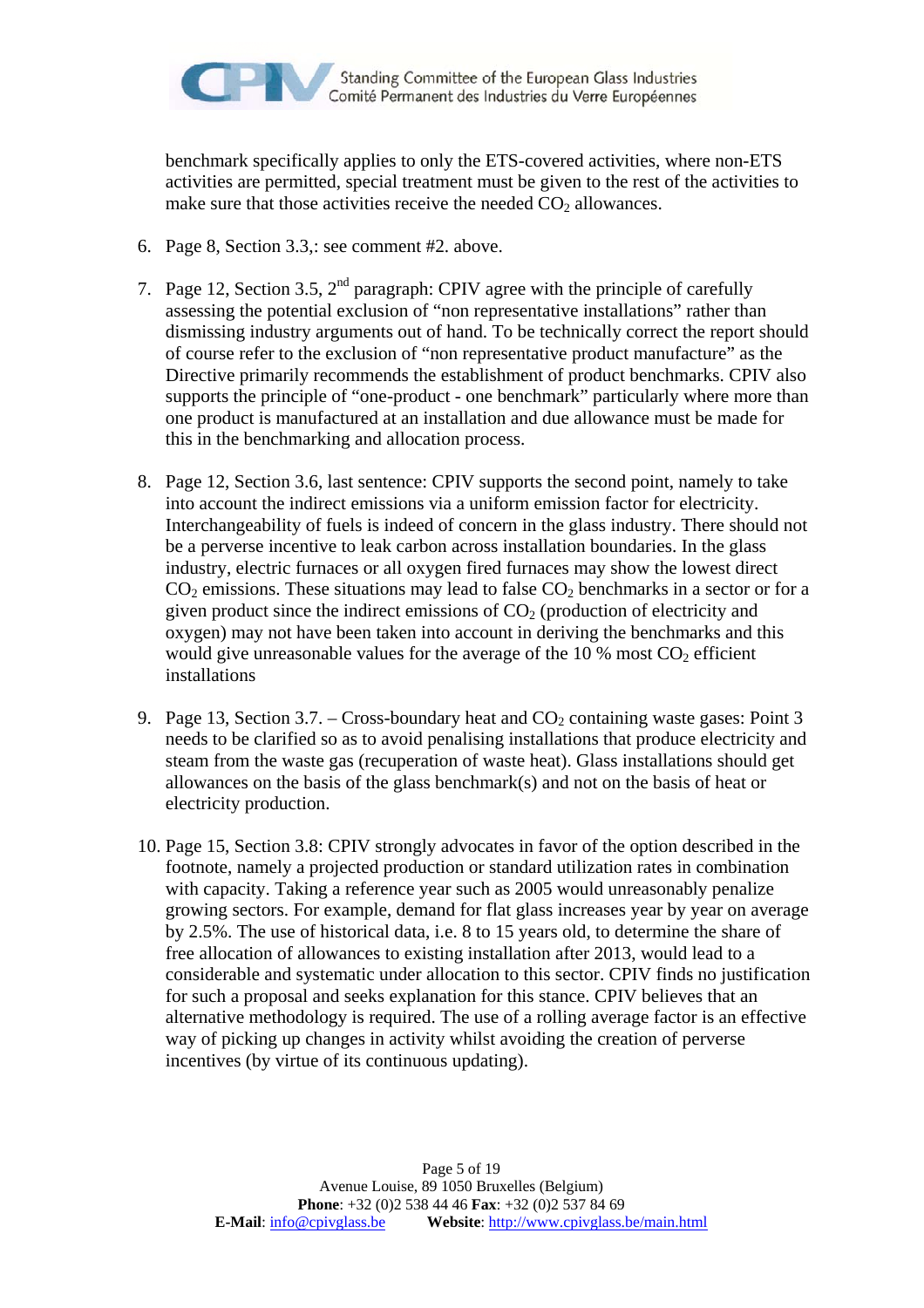

### **4 Comments on the glass part of the Ecofys report**

### *4.1 General comments*

#### *4.1.1 Breakdown of the glass industry should be done by product as stated in the directive and not by subsector or installation categories*

The ETS directive states in its Article 10 a) that "*For each sector and subsector, in principle, the benchmark shall be calculated for products rather than for inputs*". The report refers to four categories; these are actually the traditional manufacturing categories. CPIV is of the opinion that the consultants should align their approach with the directive and start from the PRODCOM list of 33 different glass products and not from the vague definition of the four glass categories (container, flat, fibre glass and specialty glass).

The categories used by the consultants are not precise enough to set up product benchmarks, and indeed the proposed methodology groups together products which can be very different. For instance continuous glass fibers and glass wool are very different products grouped together in the category "glass fibers" but with very different manufacturing technologies; container glass groups together bottles, flaconnage and tableware which are completely different in terms of products, CO2 emissions, production technology, quality demands... Similarly in the flat glass sector, float glass and rolled glass and low iron glass are clearly distinct types of products which have unique applications. Because they are produced via distinct manufacturing processes, their energy intensities are also very different.

A product based approach can also be used more easily to deal equitably with installations producing different products on the same site (e.g. bottles and flaconnage). Where one or more different product categories (with benchmarks) are produced at a single installation, it is logical within the scheme to calculate the distribution of free allocation based upon the ratio of product manufacture at that installation

PRODCOM codes offer a starting point to differentiate products and establish relevant benchmarks. However, it must be noted that going beyond the codes may actually be necessary for certain new products. For instance, there is no truly appropriate code for lowiron glass, which is a type of glass increasingly demanded as it has very unique properties for use in photovoltaic cell manufacture. It also has different specific energy consumption than standard clear glass.

It is not the responsibility of CPIV to demonstrate that sub-sectors or categories have different efficiencies or emission patterns but rather (in the interests of reducing the potential number of benchmarks) for the consultants to demonstrate that some PRODCOM codes can be grouped together. This may be because their manufacture can be reasonably and equitably undertaken using similar benchmarks.

CPIV is ready to help in this exercise and proposes the following product groupings, which reduces the number of product benchmarks from 33 to 10 (see table below).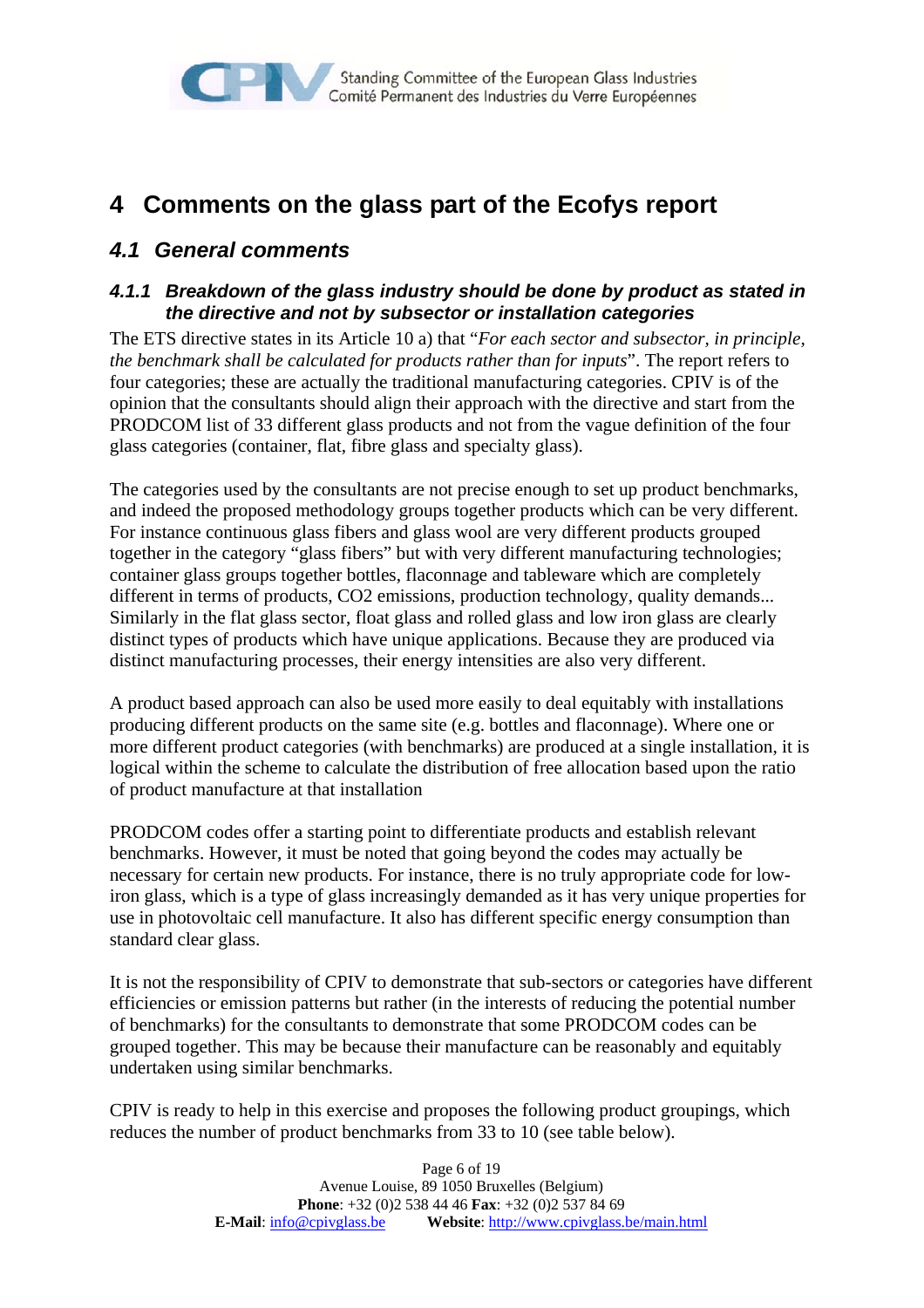

For those product categories where too few installations are present to derive a representative benchmark, a fall back option should be left open. It will probably be the case for flaconnage, tableware and for all types of special glasses.

For continuous Filament Glass Fibre (CFGF), the products can be grouped in two main categories, namely 23.14.11 (chopped strands, rovings, yarns, staple fibres articles) and 23.14.12 (mats and voiles or veil articles). Those two categories are produced through the same initial process steps to obtain the basic filament fibers (namely batch mixing, glass melting and refining, fiberizing and sizing application) and differ in the downstream processes applied to obtain the commercial articles. The downstream process to obtain "mat and voiles" articles consists of the application of a coating (wet application) on the formed mat followed by drying and curing (in gas fired ovens) and is significantly more "direct CO2" intensive than the downstream processes applied for obtaining the other category of CFGF 13.14.11 products.

For CFGF products overall, the common process steps (melting, refining) represent ca. 80% of the direct CO2 emissions with ca. 20% for downstream process. For mat and veil products however, the downstream direct CO2 is significantly higher (up to 40% of total) and would definitely justify two distinct benchmarks for CFGF products, provided supporting statistical data can be worked out. In case of statistical limitations to have two distinct benchmarks, the default option would then be to group all CFGF products into one single product category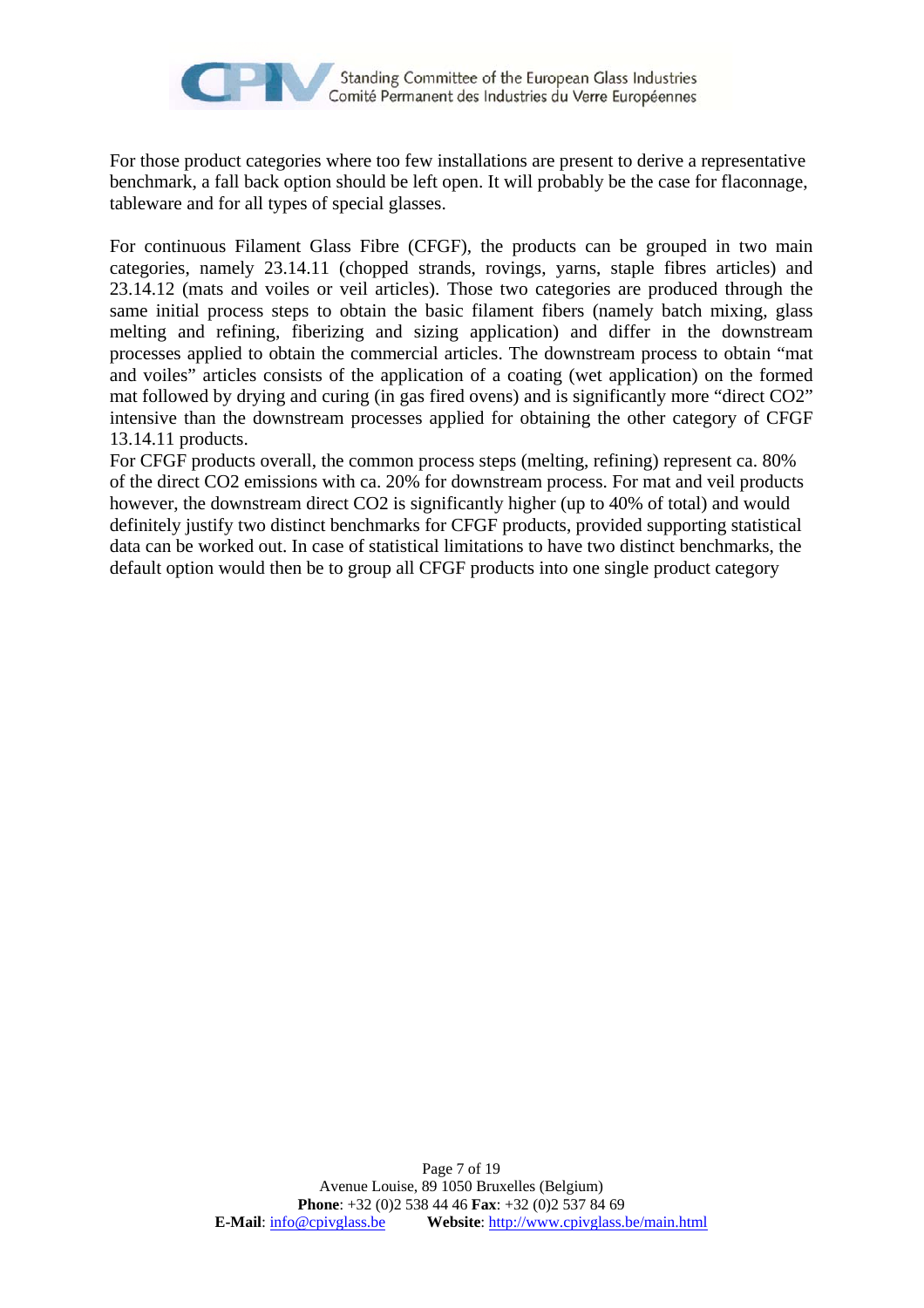

| <b>Benchmark #</b> | Prodcom code<br>(rev. 2)                                                               | <b>Indicative name</b>                                                               |
|--------------------|----------------------------------------------------------------------------------------|--------------------------------------------------------------------------------------|
| $\mathbf{1}$       | 23.11.11.10<br>23.11.11.30                                                             | Cast / Rolled glass                                                                  |
| $\overline{2}$     | 23.11.12.12<br>23.11.12.14<br>23.11.12.17<br>23.11.12.30<br>23.11.12.90                | Float glass                                                                          |
| 3                  | 23.13.11.40<br>2313.11.60                                                              | Bottles of colourless glass and glass<br>containers                                  |
| 4                  | 23.13.11.50                                                                            | Bottles of coloured glass                                                            |
| 5                  | 23.13.11.70                                                                            | Glass containers for pharmaceutical<br>products                                      |
| 6                  | 23.13.11.80                                                                            | Flaconnage                                                                           |
| $\overline{7}$     | 23.13.12.40<br>23.13.12.60                                                             | Soda-lime drinking glasses                                                           |
| 8                  | 23.13.12.90<br>23.13.13.30<br>23.13.13.50<br>23.13.13.60<br>23.13.13.90<br>23.13.14.00 | Tableware & Cookware (different<br>glasses, excluding soda-lime drinking<br>glasses) |
| 9                  | 23.14.11.10<br>23.14.11.30<br>23.14.11.50<br>23.14.11.70                               | CFGF* chopped strands, rovings, yarns<br>and staple fibre articles                   |
| 10                 | 23.14.12.10<br>23.14.12.30                                                             | CFGF* mats and voiles articles                                                       |

 $*$  CFGF = Continuous Filament Glass Fibres.

PRODCOM code 23.11.11.50, *sheets of drawn or blown glass, whether or not having an absorbent, reflecting or non-reflecting layer, but not otherwise worked*, is deliberately taken out from the above table. To CPIV's knowledge, this type of glass is no longer produced in the EU. As a consequence, a benchmark is not needed and these products cannot be associated with either cast/rolled or float glass.

We would also like to highlight the fact that some glass products are not covered by this list such as:

- glass-jewellery (Prodcom Nr.: 23.19.26.70)
- speciality-glass (Prodcom Nr: 23.19.24.00)
- lightings (Prodcom Nr: 23.19.26.40)
- optical glass (Prodcom Nr: 23.19.26.70)
- glass beads, etc...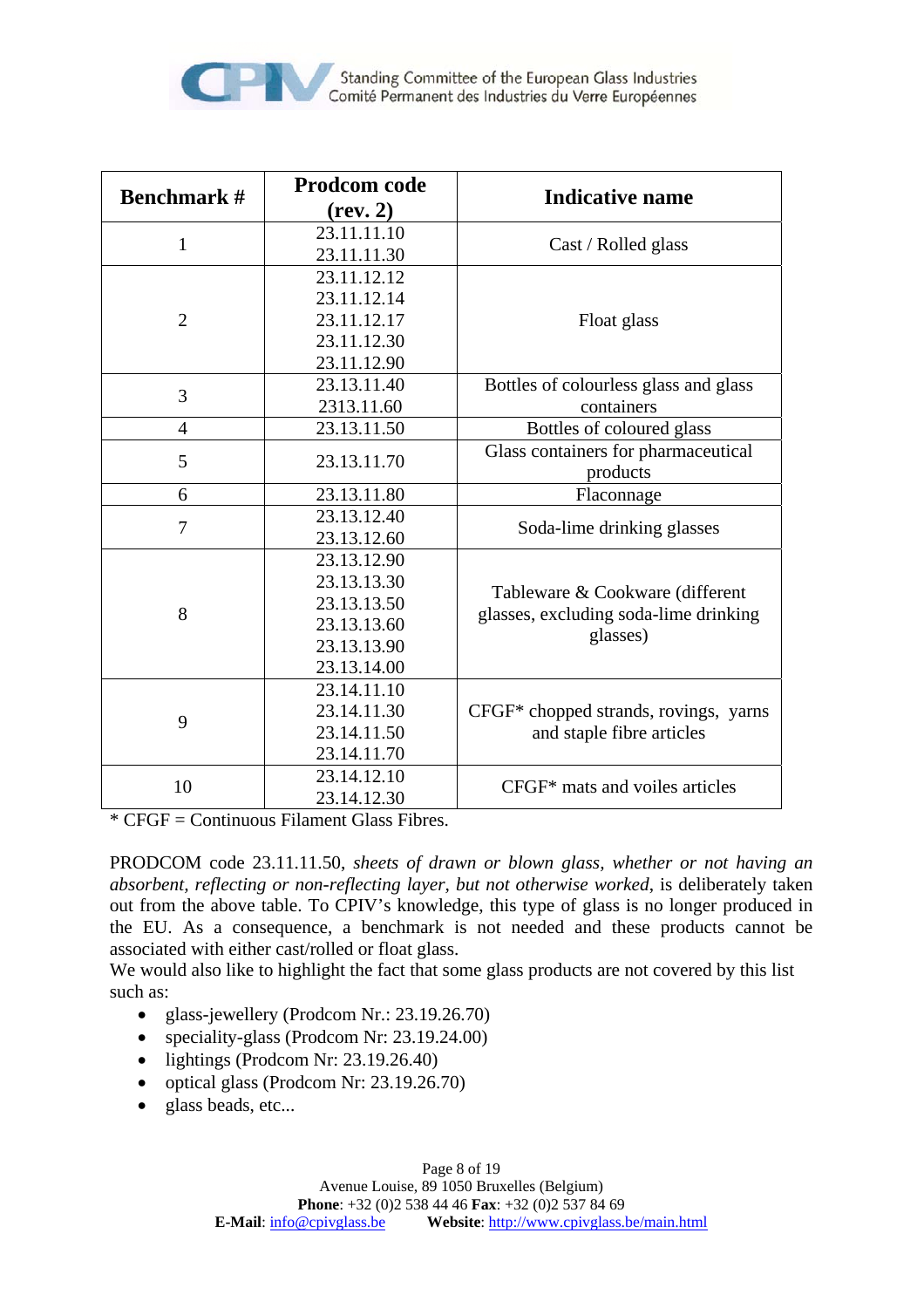

We understand from the Ecofys report that a fall-back position for these products will be adopted, as only very few companies in Europe produces these products, and that an approach based on benchmarks will be impossible.

#### *4.1.2 Cullet (recycled glass) should receive special treatment*

The use of cullet is specifically referred to in the Ecofys report "First draft report for the glass sector" and also in the previous report "Developing benchmarking criteria for CO2 emissions (February 2009). Cullet is the term for recycled glass. Cullet incorporation in a glass furnace tends to reduce the energy consumption and the  $CO<sub>2</sub>$  emissions of a glass furnace compared to the use of virgin raw materials. Glass producers are therefore continually trying to maximize the amount of cullet they put into the furnace. However, in section 4.1 first paragraph on page 13 of the glass benchmark report, taking the high end (3%) (which no doubt draws on section 9.2 Page 98 of the February report) of the quoted energy saving range  $(2.5 - 3.0\%$  for each 10% of cullet), is considered unjustified in many cases from the glass industry's experience, particularly at higher cullet levels.

Indeed in the February report, Page 98, last paragraph: the "cullet share" assumed for container glass is much too high. The ability to use cullet depends on several factors.

The glass manufacturing industry can only use post consumer cullet which is available

- Cullet availability is not comparable in all Member States. While France and Germany for instance achieve high recycling rates, other Member States are lower for infrastructure reasons (e.g. Portugal).
- As the collection and reprocessing infrastructure is largely independent of the glass industry it cannot be penalised for its suppliers not being able to meet even the existing demand for cullet.
- There are also many logistic issues concerning waste glass recycling that have not been addressed at all by the Ecofys report.

The glass manufacturing industry can only use cullet of an adequate quality.

- Even if cullet is available the glass industry is reliant on its suppliers to meet basic quality specifications in order for it to be able to make saleable glass. Unfortunately the collection and reprocessing infrastructure is not always able to do this.
- This is a particular problem when post consumer glass is collected mixed with other recyclates (paper, plastic, metals, glass ceramics, ceramics) or when glass of different colours are collected mixed together. Material and colour separation at source is therefore crucial!

The quality requirements of the product must not be undermined.

- The specific quality requirements of several products limits the ability of the industry to use even high quality post consumer cullet.
- In some special cases, the technique for producing the glass is even such, that no solid raw materials can be used.

The possibilities of post-consumer cullet recycling in flaconnage, tableware, flat glass and special glass production are very limited for evident quality reasons. For these sub-sectors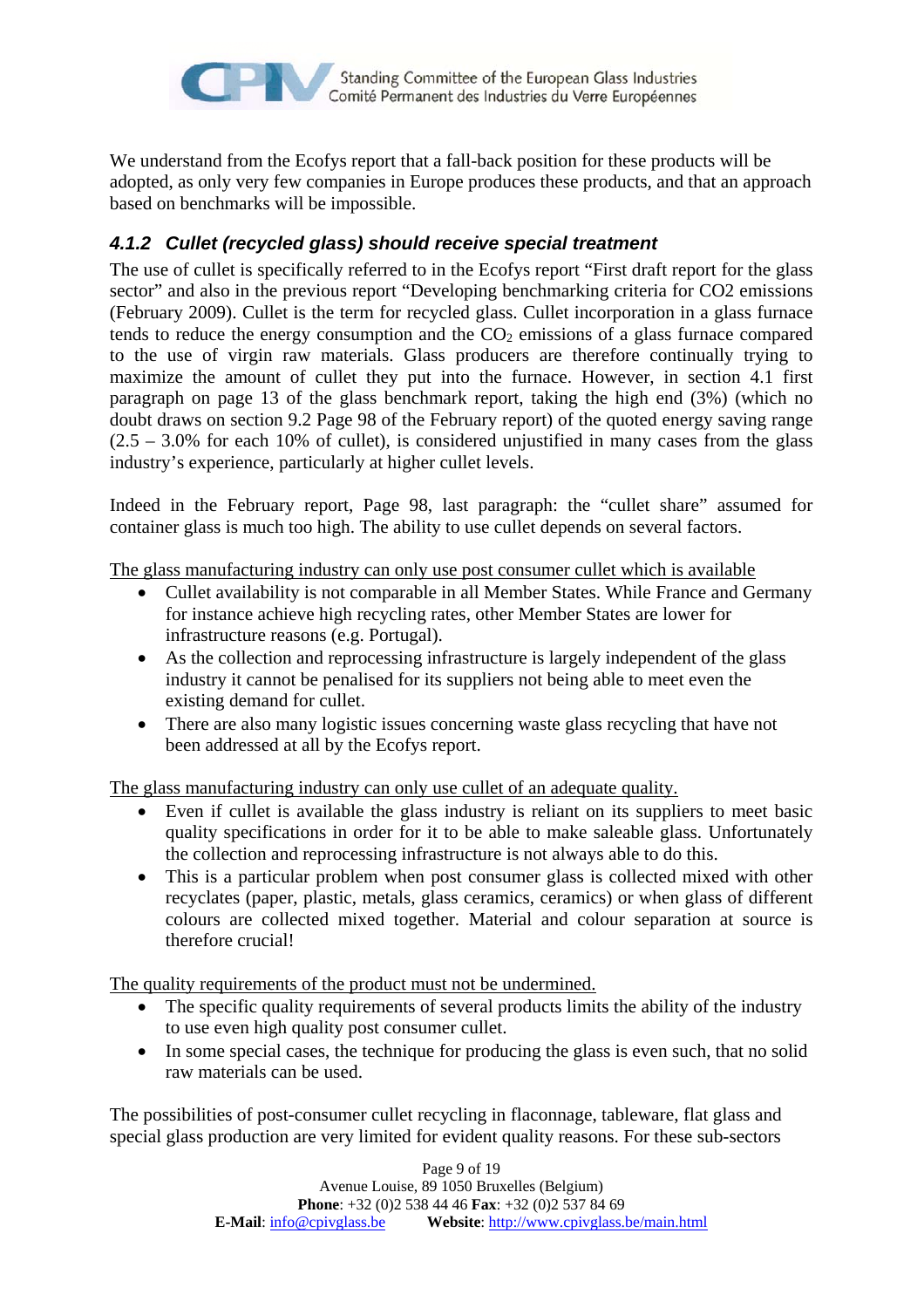

only internal cullet is recycled or, in the case of flat glass, perfectly treated post-consumer cullets. No post-consumer cullet is used because this would negatively impact the quality of cosmetic bottles, flaconnage, tableware or special glass products.

The choice of cullet target percentage must reflect reality in each Member State and not an aspirational target, particularly as the industry has, in practice, no control over the supply of cullet to the market or indeed its ultimate destination, for instance different member states implement the Waste Packaging Directive in different ways. Anyhow, the ETS directive should not interfere with the Waste Packaging directive !

Finally, some glass products are produced in one country and transported with the food or beverage contained overseas (e.g. export beer for USA market). This glass even when trying to collect after consumption cannot be recycled anymore in the country of origin due to transport limitations.

To conclude, cullet availability at Member State level is most particularly a problem of trade balance. Countries exporting more of their empty or filled containers have less cullet available even if national collection rates conform to or are higher than those required by the Packaging and Packaging Waste directive. **If exporting countries are penalised by the benchmark system this latter could be considered an impediment to the free circulation of goods**.

CPIV is of the opinion that a sound benchmark for the glass industry should be realistically achievable by all participants within the specific benchmark cohort. It should take into account:

- the cullet availability (including the technical requirements needed for reincorporation) across Europe.
- the actual capability that each glass sector has to effectively use recycled cullet (e.g. not to impose an unrealistic 85% cullet incorporation for the whole container glass industry as proposed in the Ecofys report). Colour of the glass is an important factor.

#### *4.1.3 Forcing operators to switch to natural gas has far-reaching implications*

In the glass industry, heavy fuel oil and natural gas are widely used and often interchangeable. While CPIV fully recognizes the need to curb  $CO<sub>2</sub>$  emissions, it is of the opinion that simply promoting gas (by prescribing it as the benchmark fuel) without taking into consideration other important issues is not a reasonable approach. These factors should at least also be taken into account:

• Energy efficiency: whilst a gas-fired furnace emits less CO2 than an oil-fired furnace, its energy efficiency is lower, due to flame emissivity and flue gas heat contents (about 4 to 7 %). A balance has therefore to be struck between energy efficiency and greenhouse gases efficiency. And in this respect, the ETS directive states in Article 10 a) 1 that energy efficiency shall be taken into account: "For each sector and subsector, in principle, the benchmark shall be calculated for products rather than for inputs, in order to maximise greenhouse gas emission reductions and energy efficiency savings throughout each production process". Operators are also required to consider energy efficiency as part of the IPPC Directive.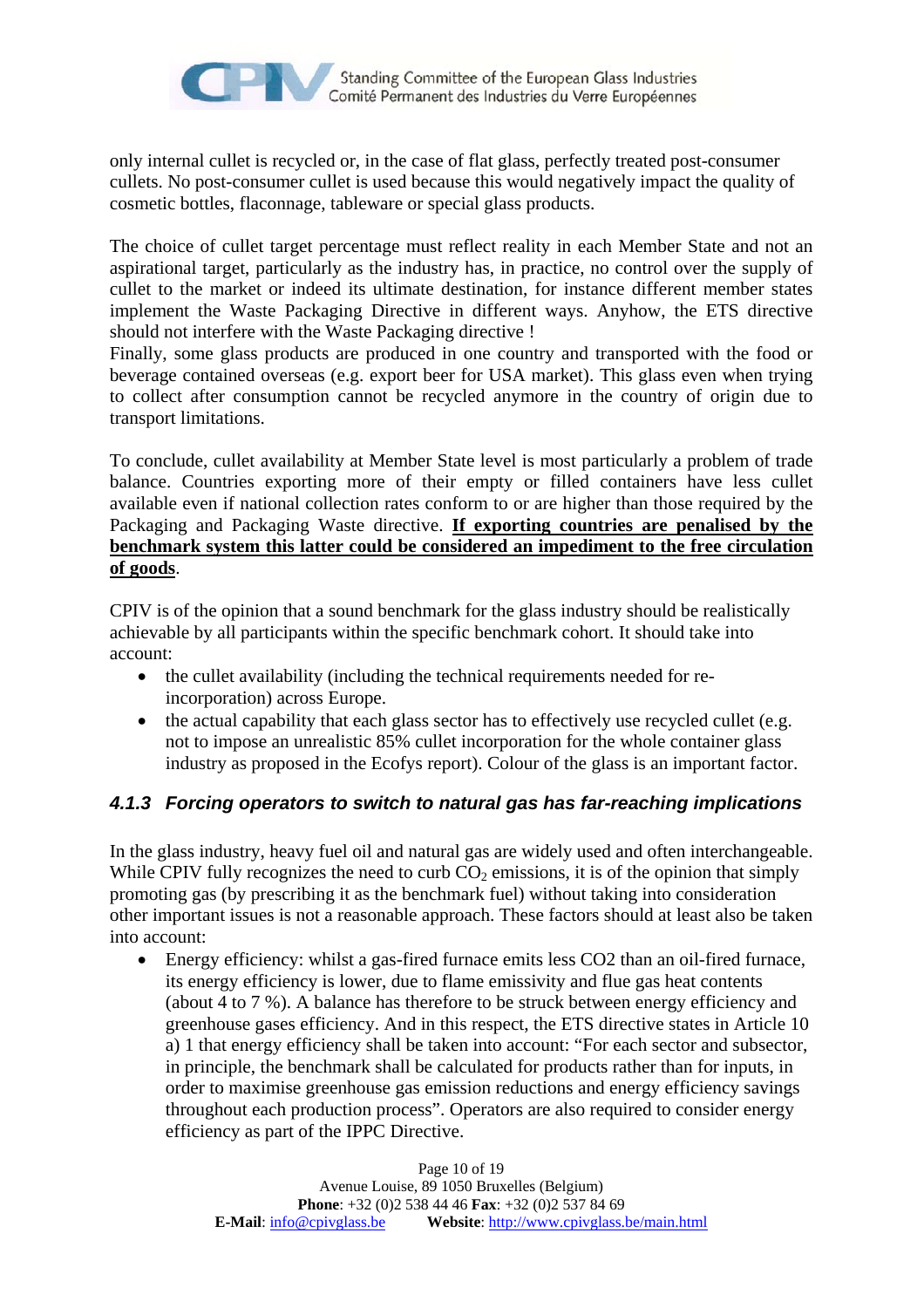

- Security of supply: forcing all operators to switch to gas makes Europe more dependent upon one energy source, and reduces the security of supply in all Member States. Furthermore when there is a gas shortage operators do not necessarily have the choice to refuse to switch to oil, not least because it is some Member States' energy policy to divert gas away from manufacturing to domestic consumption in case of shortage.
- Global  $CO<sub>2</sub>$  emissions: heavy fuel oil is a residue of crude oil after gasoline and the distillate fuel oils are extracted through distillation. Its commercial uses are limited, and the glass industry remains one of the few industries which can burn it. Forcing operators to switch to gas will limit the markets for this product, which will then probably be incinerated or shipped outside the EU, with no benefit to global  $CO<sub>2</sub>$ emissions. To reduce overall  $CO<sub>2</sub>$  it is necessary also to consider emissions to the environment as a whole from the adoption of a particular technology and not in isolation at installation level. This principle is enshrined in the IPPC Directive.
- Fuel switching: it should be noted that switching fuel is not necessarily as easy an option as it is presented in the report. This may sometimes impose changes in operating permits and adjustment to installations such as new burners and control systems.
- The fuel choice for the operator: the choice of fuel is a strategic decision. Today, operators can switch (for example) from heavy fuel to gas depending on the price of these fuels thus helping to maintain competitiveness; especially with competitors outside Europe.

Moreover, it is unfair to penalize operators in countries or regions where natural gas is simply not available. The consequences of causing closure of plant in those countries could be to wreck the recycling infrastructure in those regions and increase imports because the collected waste glass cannot be recycled anymore without glass production in these areas. It should be borne in mind that alternative glass recycling options, such as aggregates, are less carbon efficient.

CPIV therefore strongly recommends that an average fuel mix should be used instead of opting for natural gas only.

There is a risk that the benchmark value of direct  $CO<sub>2</sub>$  emissions could be determined by referring to furnaces using high levels of electric boosting or oxygen firing, thus exhibiting low on-site  $CO_2$  emissions. But, the total (direct plus indirect)  $CO_2$  emissions of oxygen fired or electric heated furnaces may even be higher compared to natural gas-air or oil-air fired furnaces. Therefore, the benchmark should not be based on furnaces using high levels of electricity boosting or oxygen.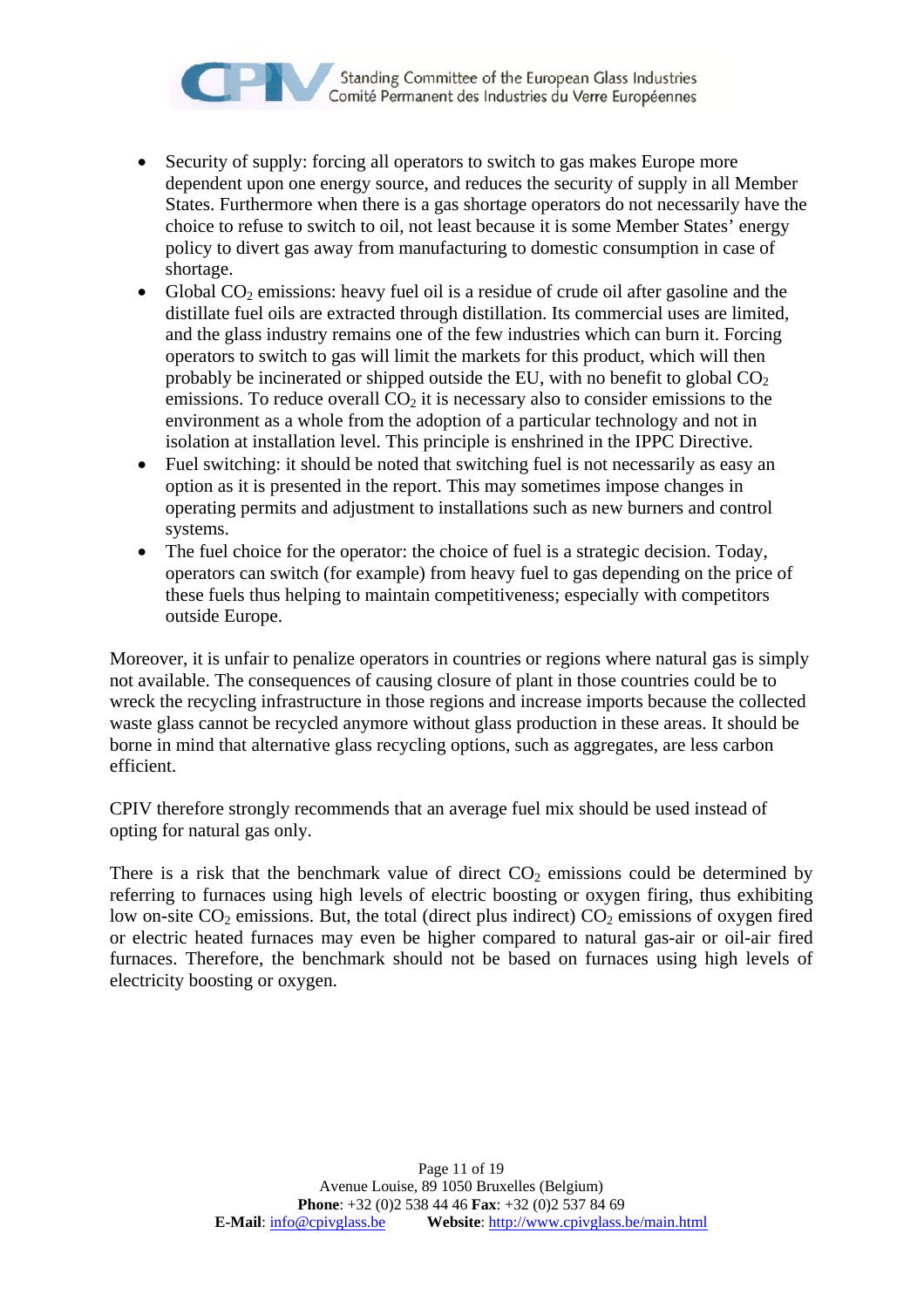### *4.2 Specific comments*

- 1. Section 1, page 1,  $1<sup>st</sup>$  paragraph,  $1<sup>st</sup>$  line: "The Glass industry is usually divided into four categories…" instead of "The products of the glass industry usually are divided into four categories…". See also the general comments in the section 4.1.1 above where the PRODCOM list of the glass products is discussed.
- 2. Section 1, page 1,  $2<sup>nd</sup>$  paragraph,  $4<sup>th</sup>$  line: "end-fired recuperative furnaces" should read "end-fired regenerative furnaces".
- 3. Section 1, page 1,  $2<sup>nd</sup>$  paragraph,  $6<sup>th</sup>$  and  $7<sup>th</sup>$  line: The statement beginning "Apart from these furnace types…." suggests that these furnaces are a specific type on their own. Rather, it is electric boost that may be applied to an otherwise conventional cross-fired or end-fired furnace or an oxy-fuel furnace.
- 4. Section 1, page 1, bullet points, CPIV is also the umbrella association for EU national associations reflecting the interests of companies which are not members of the other listed associations. The  $3<sup>rd</sup>$  line should read, "is the umbrella association for national associations and the following glass federations"
- 5. Section 1, page 1, table 1: In "Annex I activities" NACE code 26.12 (processing of flat glass) is not generally included in the EU ETS. There may be some specific exceptions but these are generally caused by the fact that the activity takes place on a site caught under the combustion plant classification (code 26.11) or other classification.
- 6. Table 2, page 2: add a footnote regarding the 16 installations for CFGF which says "16 is the numbers of installations of CFGF APFE members companies, which are estimated to represent more than 90 % of EU 27 CFGF production (CPIV is aware of 2 other installations in EU 27, one in Poland and one in Romania).
- 7. Section 1, page 2, text between tables 2 & 3: This talks about GHG; is this not just  $CO<sub>2</sub>$ ? The same is true in several other locations and in the table titles.
- 8. Table 3 and 4 titles: these refer to a "glass production chain" but the scope of this is not clearly defined. It needs to be stated whether this has taken into account the different interpretations of a glass installation by the different member states and whether some indirect emissions such as those generated for the consumption of electricity or gases are included.
- 9. Table 3, page 1: The specific value "Range of direct emissions" should be calculated with figures from the same year, which is not the case for flat glass where 2007 and 2008 data are correlated. Official 2008 production figures are not yet available.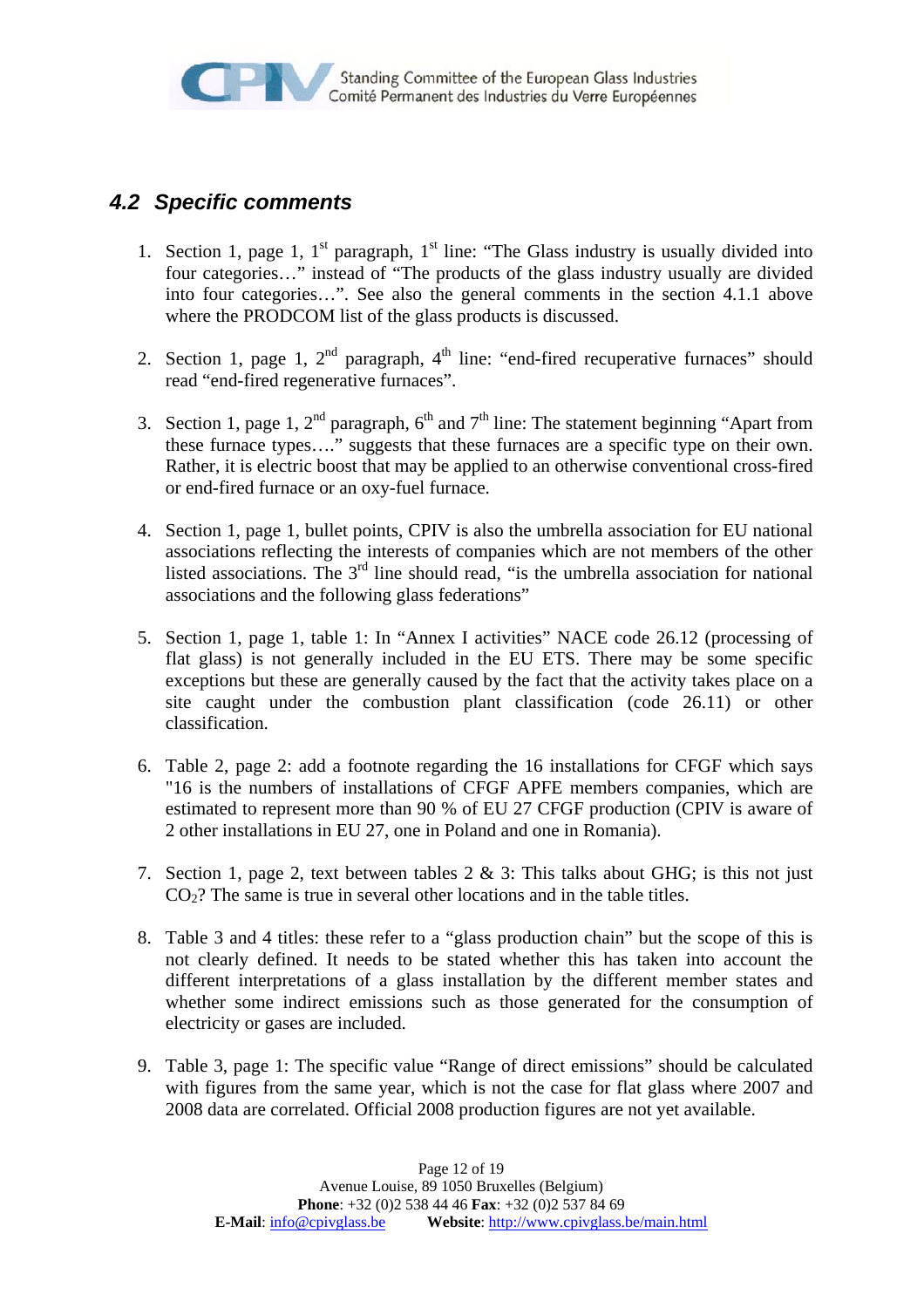

- 10. Table 3, page 3: Manufacture of continuous filament fibre (+ add footnote (13) Preliminary results from NERA study are and TNO study)
	- a. Production:  $0.9<sup>13</sup>$
	- b. CO2 emissions (kg CO2 / tonne product) :  $0.78<sup>13</sup>$
	- c. Approximate GHG emissions (Mt CO2) :  $0.7<sup>13</sup>$
- 11. Section 1, page 2, Table 3: The 3rd column is entitled "*Range* of direct emissions". It is not a range; only one figure is quoted. It is what is usually termed a "specific emission".
- 12. Table 4, page 3: Manufacture of continuous filament fibre (+ add footnote (13) Preliminary results from NERA and TNO study are)
	- a. Production:  $0.9<sup>13</sup>$
	- b. Electricity power consumption (KWh/t of product) :  $1110^{13}$
	- c. Approximate power emissions (Mt CO2) : 999  $^{13}$
- 13. Section 2.1,  $2<sup>nd</sup>$  paragraph, it might be less confusing to refer to "hollow glass" rather than "container" and divide this into the relevant subsectors of container (=bottles and jars), flaconnage and tableware. This would align the 23.13 categorisation with that actually used in the European NACE system.
- 14. Section 2.1, 3rd paragraph, There is a new product emerging low iron glass for photovoltaic cell manufacture and this is seen as of increasing importance. A number of furnaces have been modified to produce this material and therefore CPIV recommends that this product is not left aside. It should also be stated that the effects of the financial crisis have altered the production profile during the final quarter of 2008.
- 15. Section 2.1, page 5,  $1<sup>st</sup>$  paragraph,  $1<sup>st</sup>$  line: "The Glass industry is usually divided into four categories…" instead of "The products of the glass industry usually are divided into four categories…"
- 16. Section 2.1, page 5,  $2<sup>nd</sup>$  paragraph: Add an explanation for the higher values for flaconnage: "The higher value of flaconnage products is due to higher glass quality, more downstream activities (decorating with enamels, colouring, flame polishing, cutting and graving, sticking, painting) which consume more energy". Higher value products can also include other containers for beverages, and in particular containers with additional downstream value added processes such as decoration.
- 17. Page 5 3rd paragraph : A typical CFGF furnace has an output of ca. 100 ton/day of molten glass, with a wide range extending from 20 to 160 t/day.
- 18. Section 2, sub-section 2.1, page 5,  $4<sup>th</sup>$  paragraph,  $4<sup>th</sup>$  line: over the last decade, a significant proportion of cross fired recuperative furnaces have been converted (when rebuilt) to oxy fuel fired furnaces, generally with natural gas as fuel; as of 2007, 55% of CFGF furnaces are oxy-fuel fired, some of which also having electric boosting.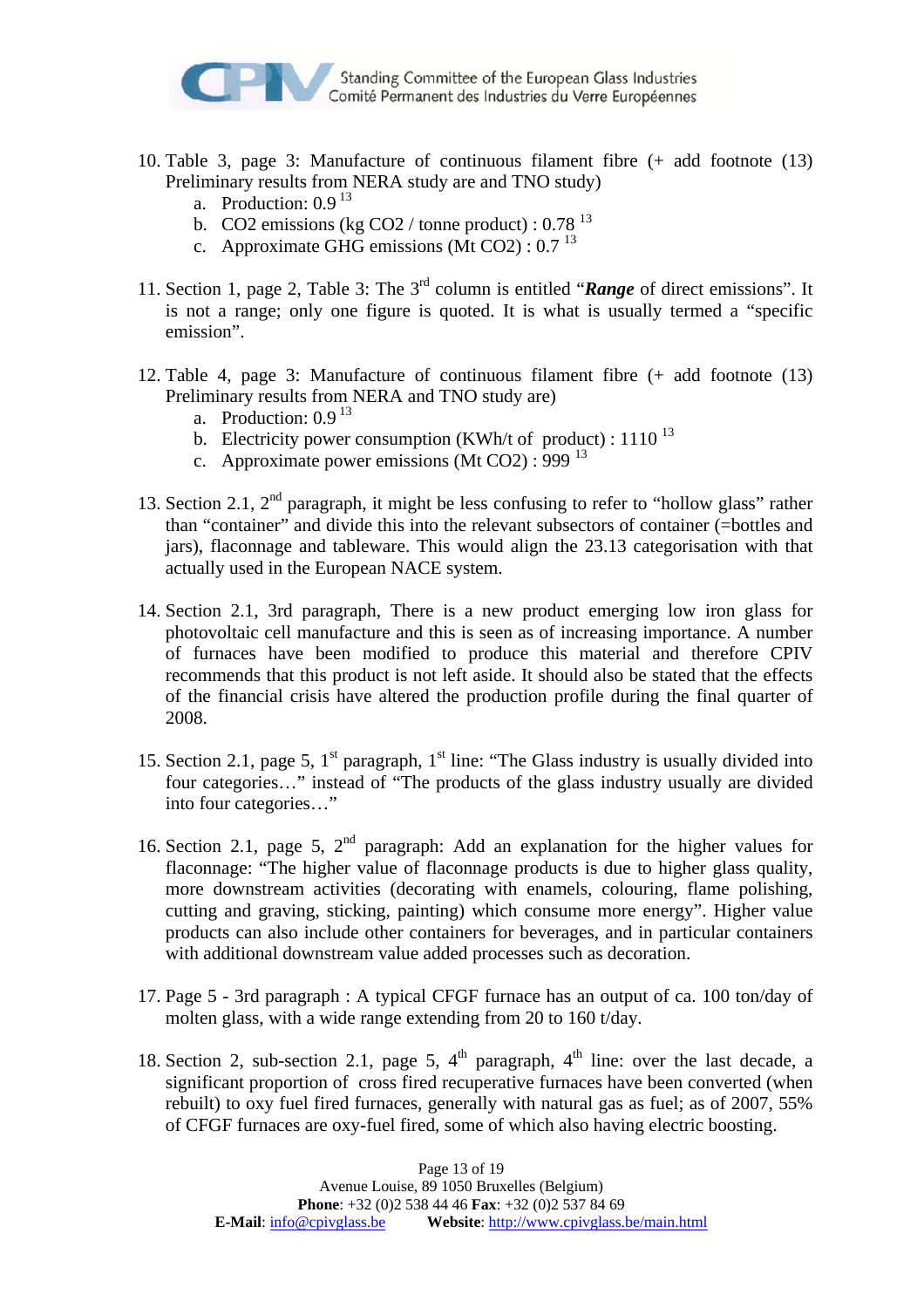

- 19. Section 2, sub-section 2.1, page 5,  $4<sup>th</sup>$  paragraph,  $7<sup>th</sup>$  line: The use of regenerative furnaces for continuous filament fibre is not *advisable*. Is this really what is meant? Is it not more the case that it is uneconomical to use a large regenerative furnace due to the relatively low production volumes and shorter residence times? Or, is it the fact that the use of borates would lead to blockage in the regenerators, that makes it not advisable to use a regenerative furnace? It is not regarded as a technical feasible solution to melt CFGF glass in regenerative furnaces.
- 20. Section 2, sub-section 2.1, page 5, footnote: E glass formulation is defined by Standard ASTM D578; it is based on the following main oxides, namely - silica, calcium, alumina, boron and magnesium; it has a very low content of alkaline elements; boron free E-glass formulation have also been produced for more than 10 years now.
- 21. Table 5, page 6: a new table is available in the draft version of the new Glass BREF document.
- 22. Section 2, sub-section 2.1, page 6,  $3<sup>rd</sup>$  paragraph,  $4<sup>th</sup>$  line: See point no. 1 above regarding size of furnaces.
- 23. Page 6 4th paragraph (oxy-fuel) : For CFGF, in the past, the vast majority of furnaces were air/gas recuperative furnaces. Over the last decade, a significant share of furnaces has been converted to oxy-firing when they are re-built; the current share of oxy-firing is >50% of the total;
- 24. Section 2, sub-section 2.1, page 6,  $4<sup>th</sup>$  paragraph,  $3<sup>rd</sup>$  line: The use of oxygen for combustion is beneficial in terms of direct  $CO<sub>2</sub>$  and NOx. However, due to the fact that electricity is needed to produce the O2, indirect CO2 is emitted at the power plant and the overall CO2 balance will strongly depend on the way the electricity is produced and its CO2 emission factor.
- 25. Section 2, sub-section 2.1, page 6,  $5<sup>th</sup>$  paragraph: this paragraph should be amended. Thermal efficiency is not the only criterion for the choice of a particular technique. Technical and economic considerations should be taken into account! The choice of electric furnaces is only appropriate in some very specific cases (small furnaces, low electric resistance of the glass,…) !
- 26. Section 2, sub-section 2.1, page 6,  $5<sup>th</sup>$  paragraph,  $2<sup>nd</sup>$  line: Are they not commonly inserted in the side also? Strictly speaking the last 2 sentences require clarification i.e. "the thermal efficiency of fossil fuel fired furnaces **increases with increasing unit size**" and "the thermal efficiency of **smaller** electric furnaces is two to three times higher than that of **smaller** fossil fuel fired furnaces". (*Note we do not have the figures to confirm this statement*.)
- 27. Section 2, sub-section 2.1, page 7,  $1<sup>st</sup>$  paragraph: reference to types of furnace. See point no. 2 above.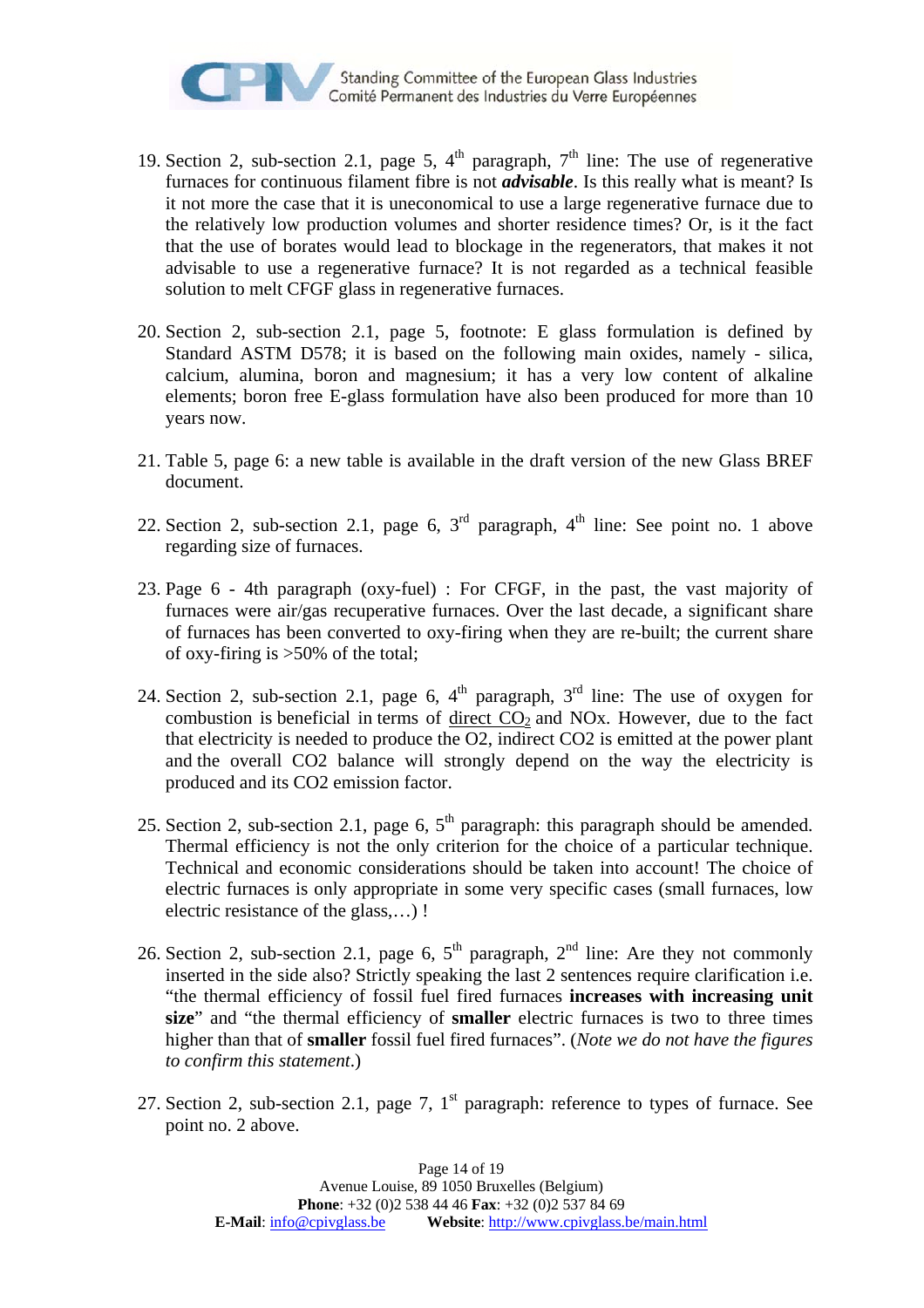

- 28. Section 2, subsection 2.2, page 7, heading "Emissions and steam use": we believe that steam use should be replaced by "heat recovery".
- 29. Section 2, subsection 2.2, page 7,  $2<sup>nd</sup>$  paragraph, first sentence is unclear. Suggestion: "Direct CO2 emissions result from process emissions as well as from fossil fuel combustion."
- 30. Section 2, sub-section 2.2, page 7, 3rd paragraph, 3rd sentence: we do not believe that such a simple generalization is correct. Each sub-sector (and even each product) has its own shares for direct/indirect and process emissions, especially for processes with downstream activities.
- 31. Section 2, sub-section 2.2, page 7,  $3<sup>rd</sup>$  paragraph, last sentence: "as there is no lehr, but the fiberising operation and the drying/curing ovens consume also significant amounts of energy."
- 32. Page 7 table 6 : for CFGF, the shares should be 85-90% (fuel direct CO2) and 10-15% (process CO2)
- 33. Page 7 Paragraph under table 3: It should be specified which energy it is supposed to represent (delivered or primary, fuel + electricity). As reference is made to the BREF, we suppose it is fuel  $+$  electricity as delivered. Considering total delivered energy (fossil fuel + electricity), the average split for a CFGF installation is: Furnace:  $48\%$  / Forehearths: 17% / downstream processes: 34%. Considering total fossil fuel energy, the typical split for a CFGF installation is: Furnace: 58% / Forehearths: 23% / downstream processes: 19% (i.e. more than 80% for glass melting and refining).
- 34. Section 2, sub-section 2.2, page 7,  $4<sup>th</sup>$  paragraph,  $1<sup>st</sup>$  line: The meaning of the statement "Steam use is applied by regenerative and recuperative furnaces" is not clear. Do the authors mean, for instance, that steam may be produced using the waste gases from these furnaces? If so, then this is not widely done, for reasons of cost and return on investment. The potential for using steam in the glass industry is extremely limited. See also above (remark concerning the heading of the section)
- 35. Section 2, sub-section 2.2, page 7,  $4<sup>th</sup>$  paragraph,  $3<sup>rd</sup>$  line: The sentence beginning "The purpose of this design…." should come after the sentence beginning "regenerative furnaces…..", to make it clear that it is the regenerative furnace, not the positioning of the burners, that achieves preheating of the air by the waste gases.
- 36. Section 2, sub-section 2.2, page 8,  $4^{\text{th}}$  line: change 800°C into 750°C.
- 37. Section 2, sub-section 2.2, page 8, last line: There are only two recuperative furnaces that preheat the recycled cullet (in Germany). We have no information about their efficiency.
- 38. Section 3, subsection 3.1, page 10: CPIV recommends that it is recognized that there is no truly appropriate PRODCOM code for low iron glass whether float or rolled.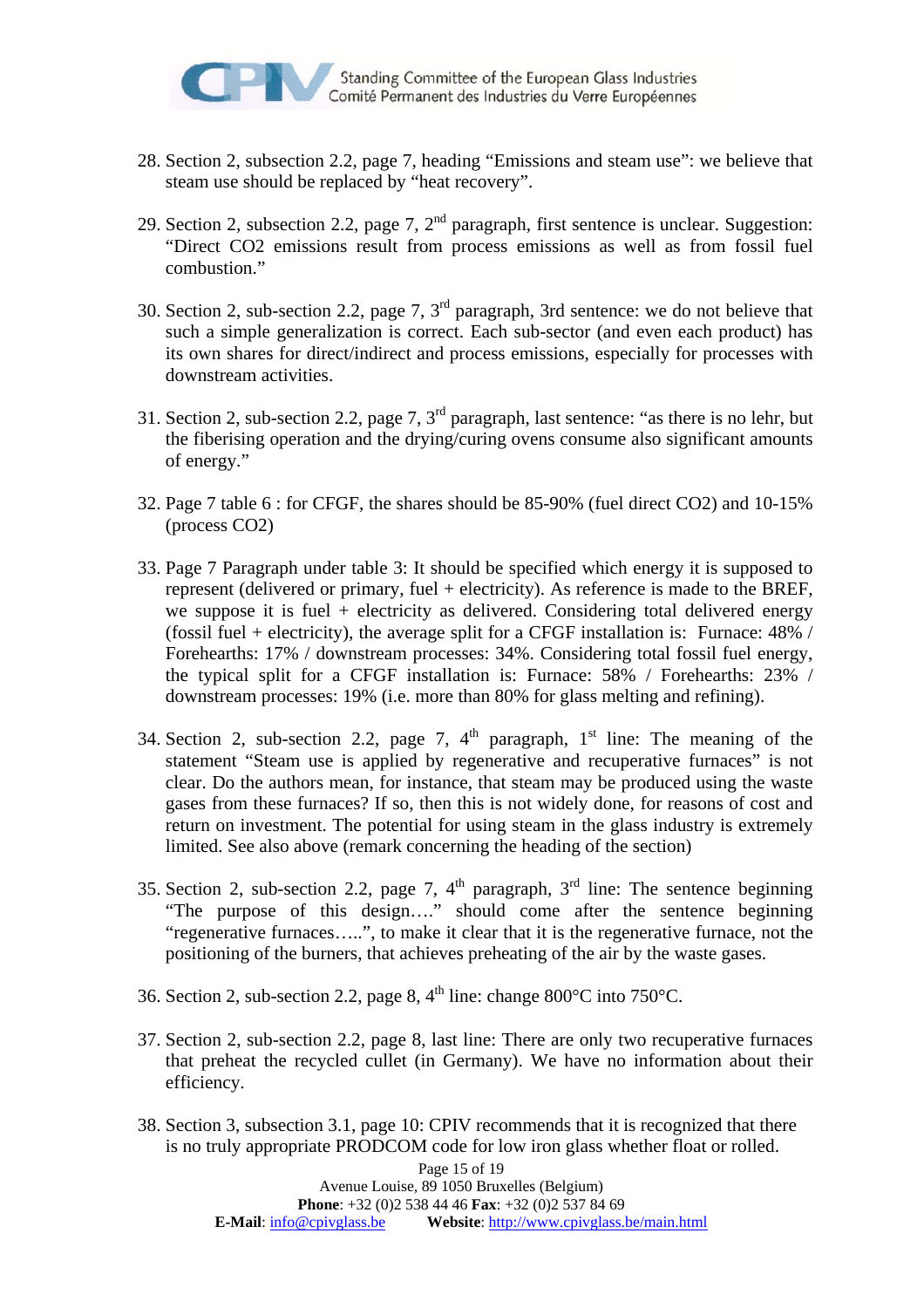There should really be new codes one for low iron float and one for low iron rolled. Both these products have different energy patterns from normal clear glass and have unique applications in the manufacture of photovoltaic glass.

- 39. Section 3, subsection 3.1, page 10&11 : CPIV welcomes the idea of taking downstream processes into consideration in setting up the benchmark (the perimeter of allocation = one industrial site with all its activities consuming energy). It would be unfair to penalize installations where downstream processes take place. Pragmatic and simple solutions should be developed to keep the benchmark workable, such as for instance typical correction factors for given downstream processes.
- 40. Section 3, subsection 3.1, page 11,  $2<sup>nd</sup>$  paragraph as in comment 7 above, it might be less confusing to refer to "hollow" glass rather than "container" when referring to the 23.13 NACE category. The second sentence would benefit from rewording. The  $9<sup>th</sup>$ line should read "If jars, flaconnage…".
- 41. At different points the report refers to "packed" and "packed and shipped". Glass products may remain in the warehouse for some time after manufacture and packing, and to insist on the additional requirement to have shipped the glass will distort the emissions factor calculations. Storage in a warehouse does not affect site emissions! Therefore section 3, sub-section 3.1, page 11, final paragraph,  $2<sup>nd</sup>$  line should read "The other is glass packed, which is always a lower amount….". Similarly page 12, (which should be section 3.2 not 3.1), the  $2^{nd}$  and  $3^{rd}$  line should read "...benchmarks" on the packed output…". Benchmarks should be based on packed glass and not on packed and shipped.
- 42. Section 3, sub-section 3.1, page 11, 5th paragraph,  $4<sup>th</sup>$  line. Not all subsectors can easily recycle all glass products. Suggestion: "Any process losses can normally eventually be recycled in the flat and hollow glass subsectors."
- 43. Page 11, heading at bottom of page: The sub-section reference should be 3.2.
- 44. Page 12: as stated in the general comments (see section 4.1.1), CPIV is of the opinion that this approach is too simplistic and not accurate enough to derive workable and realistic benchmarks for the glass industry. Starting from the 33 Prodcom codes (which would require 33 benchmarks), CPIV proposes in the general comments to group some of them. This grouping leads to 10 benchmarks for the glass industry. For those product categories where too few installations are present to derive a representative benchmark, a fall back option should be left open. It will probably be the case for flaconnage, tableware and for all types of special glasses.
- 45. Section 3, subsection 3.2, page 12, last line: same possibility The fall back option should also be open to other glass products where it is obviously not possible to derive a benchmark (too few installations e.g.).
- 46. Section 3, subsection 3.3, page  $12 -$  Last paragraph,  $1<sup>st</sup>$  line, does the percentage refer to direct or total emissions. Clarification is required.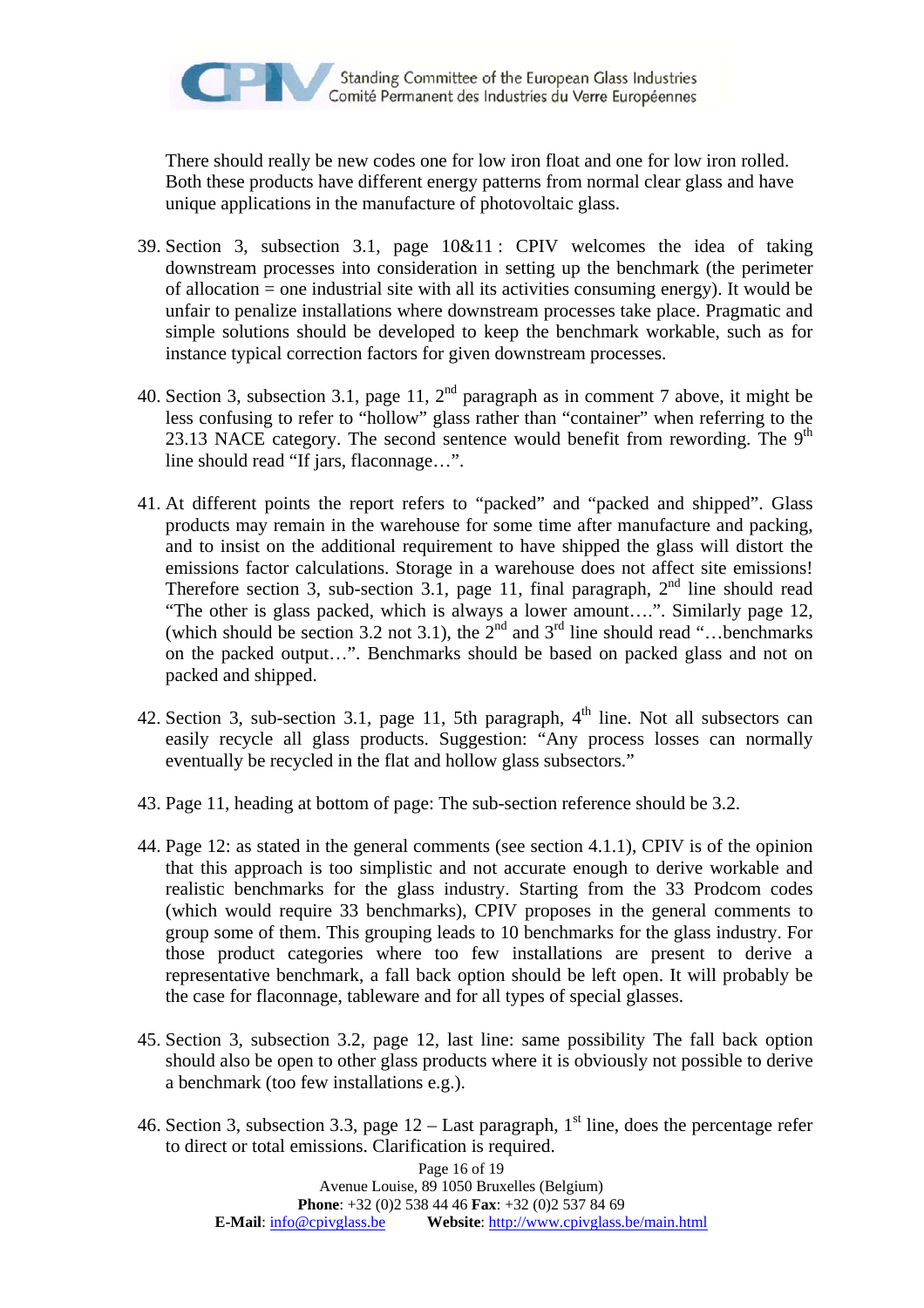

47. Section 4, sub-section 4.1,  $1<sup>st</sup>$  paragraph,  $6<sup>th</sup>$  line: The section of text beginning "Beyond the direct effect….." to the end of the paragraph is misleading and repetitive. Suggested wording:

*"Beyond the direct effect on energy demand and*  $CO<sub>2</sub>$  *emissions, a higher cullet use contributes to a reduced demand for raw materials. The most significant are carbonates such as soda ash, limestone and dolomite, which decompose in the furnace releasing CO2. Therefore, the addition of cullet will reduce process emissions from these sources (as well as reducing energy consumption during melting)."*

- 48. Section 4 sub-section 4.1,  $2<sup>nd</sup>$  paragraph, second line: Add the underlined words in "Flat glass products *and flaconnage products or extra-flint bottles* require higher material qualities which can only…"
- 49. Section 4, sub-section 4.1, 2nd paragraph,  $3<sup>rd</sup>$  line: add the underlined words "No cullet input at all is applied in the continuous filament fibres sector and many special glass products for manufacturing process reasons (low alkali formulation for CFGF). With regard to availability of cullet it should be added at the end that "Not only collection infrastructure but national production and demand characteristics dependent upon the market also influence availability of appropriate cullet e.g. in the container glass sector, the balance between spirits, beer and wine and food.
- 50. Section 4, sub-section 4.1,  $3^{rd}$  paragraph,  $3^{rd}$  line: add the underlined word "...cullet of almost any colour..".
- 51. Section 4, sub-section 4.1,  $4<sup>th</sup>$  paragraph: CPIV is strongly opposed to the opinion expressed in this paragraph! It is naïve to assert that penalizing operators in those countries where cullet is not available in sufficient quantity by setting unrealistic targets will create the supply in a timely fashion. A supra-regional cullet market is a possibility (issues around the definition of waste in the various EU member states will have to be resolved), though the cost (and CO2 penalty) of transportation against the energy saved will have a bearing on the commercial reality of the proposition. It is probable that affected companies could be damaged financially in the short term, perhaps terminally, before a solution is found. It is for the EU to resolve the issues which arguably stem from a different implementation of the EU directives) that lead to the differences in cullet supply in the members states. Then, it may be possible to achieve what the consultants propose. Furthermore it cannot be assumed that price sensitivity due to higher prices resulting from not taking cullet availability into account will somehow override consumer choice and product and market requirements. In other words, putting a higher price on the product will not encourage the general public to recycle more; other mechanisms need to be put in place
- 52. Section 4, sub-section 4.1, page 14,  $1<sup>st</sup>$  paragraph,  $3<sup>rd</sup>$  line: The statement "Both fuels are interchangeable" applies only to fuel used for melting. Working ends, forehearths and gas-fired lehrs are not normally changeable to oil firing. Neither is gas available nor the national fuel of choice throughout the EU.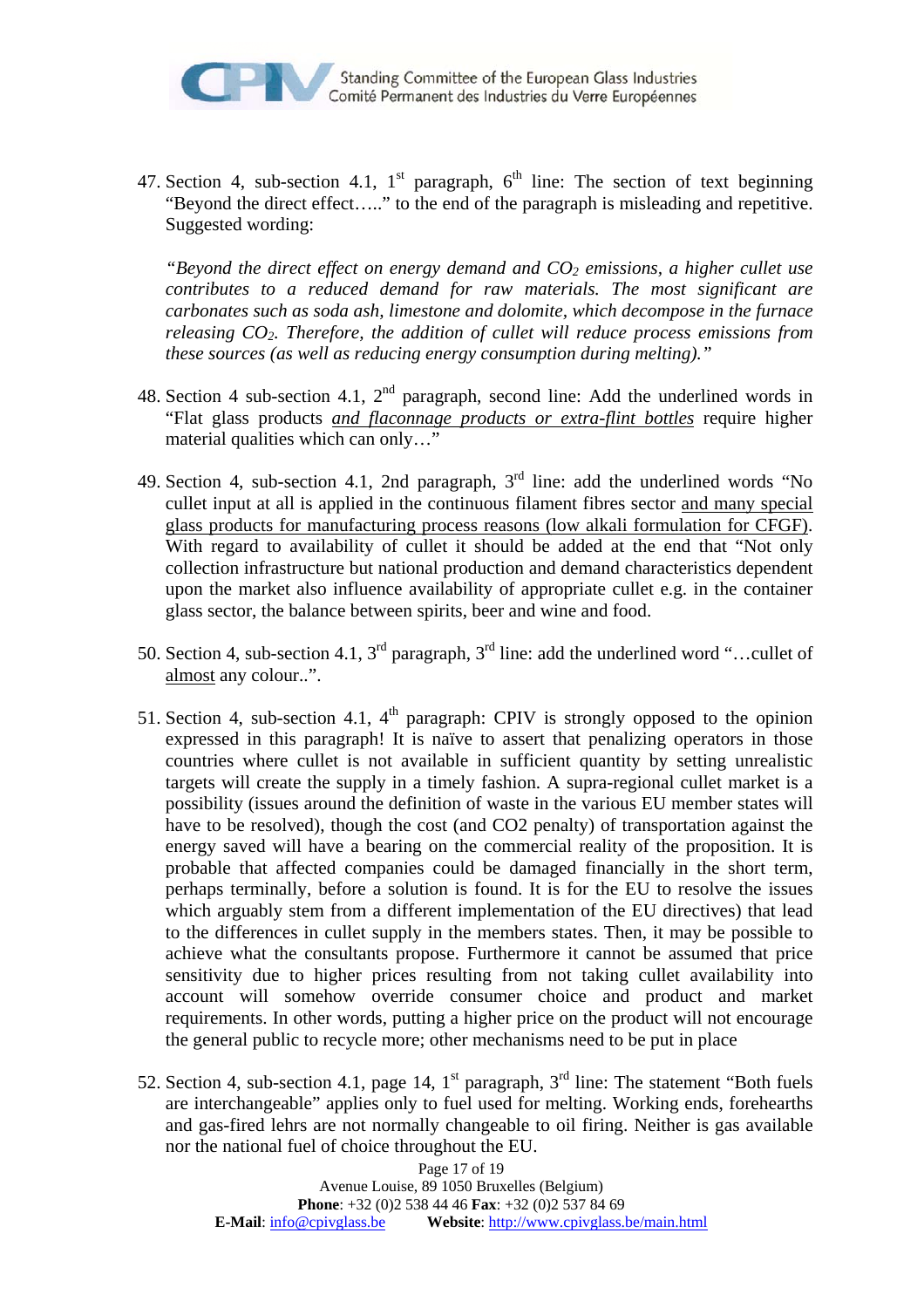

53. Section 4, subsection 4.2, 3rd line: this should refer to NSG-Pilkington and to Saint-Gobain Glass. The flat glass industry is not unwilling to provide information but is constrained by the competition authorities and therefore can only provide data under positive legal advise. Today, CPIV and Glass for Europe are in a position to provide the following information in an effort to help complete table 7 on page 15 with regards to flat glass. Data were collected by a third party fiduciary to guarantee that no single installation can be identified.

| <b>Prodcom</b><br>code (rev. 2)                                         |                                 | Number of data<br>(number of installations<br>within the EU) | <b>Average of direct emissions</b><br>(kg CO2/t of product)<br>2008 data | <b>Spread</b><br>factor<br><b>2008</b> data |
|-------------------------------------------------------------------------|---------------------------------|--------------------------------------------------------------|--------------------------------------------------------------------------|---------------------------------------------|
| 23.11.11.10<br>23.11.11.30                                              | $\text{Cast} /$<br>Rolled glass | 9(10)                                                        | 952                                                                      | 227                                         |
| 23.11.12.12<br>23.11.12.14<br>23.11.12.17<br>23.11.12.30<br>23.11.12.90 | Float glass                     | 45(50)                                                       | 697                                                                      | 119                                         |

As previously mentioned, cast/rolled and float glass are two distinct types of products, which are not necessarily interchangeable in their usage. In addition, they are produced in different installations, not using the same processes and tools. The above figures show that these different manufacturing processes imply different energy intensity and direct GHG emissions. On average, direct GHG emissions per tonne of rolled glass packed are more than 35% higher than for float glass. Even with major investments in upgraded rolled glass installations, direct emissions per tonne of rolled glass will always stay considerably higher than for float glass.

The spread factor of 119 for float glass reveals the linearity between a vast majority of float installations. This would tend to illustrate fairly widespread "normal practice" throughout the industry. However, a curve would most likely reveal that installations below the  $10<sup>th</sup>$  percentile and those above the  $90<sup>th</sup>$  percentile deviate quite significantly from the normal practice. These installations would be the so-called "outliers". In the case of float glass installations, factors such as the recourse to electric boosting, the degree of cullets use and the extent to which downstream activities are taking place in the reported installation would most likely explain the significantly lower or higher direct CO2 emissions.

- 54. Table 7, page 15: What is the difference between the "range" in the 2<sup>nd</sup> column and the "spread factor" in the  $3<sup>rd</sup>$  column? If there is a spread factor, a range is redundant. Is point no. 6 above relevant?
- 55. For container glass, a questionnaire has been sent by an external consultant to companies across Europe in order to collect figures on greenhouse gas efficiency. Although those figures should be refined, average values for some products are given as a first indication in the table below to illustrate the necessity to distinguish between